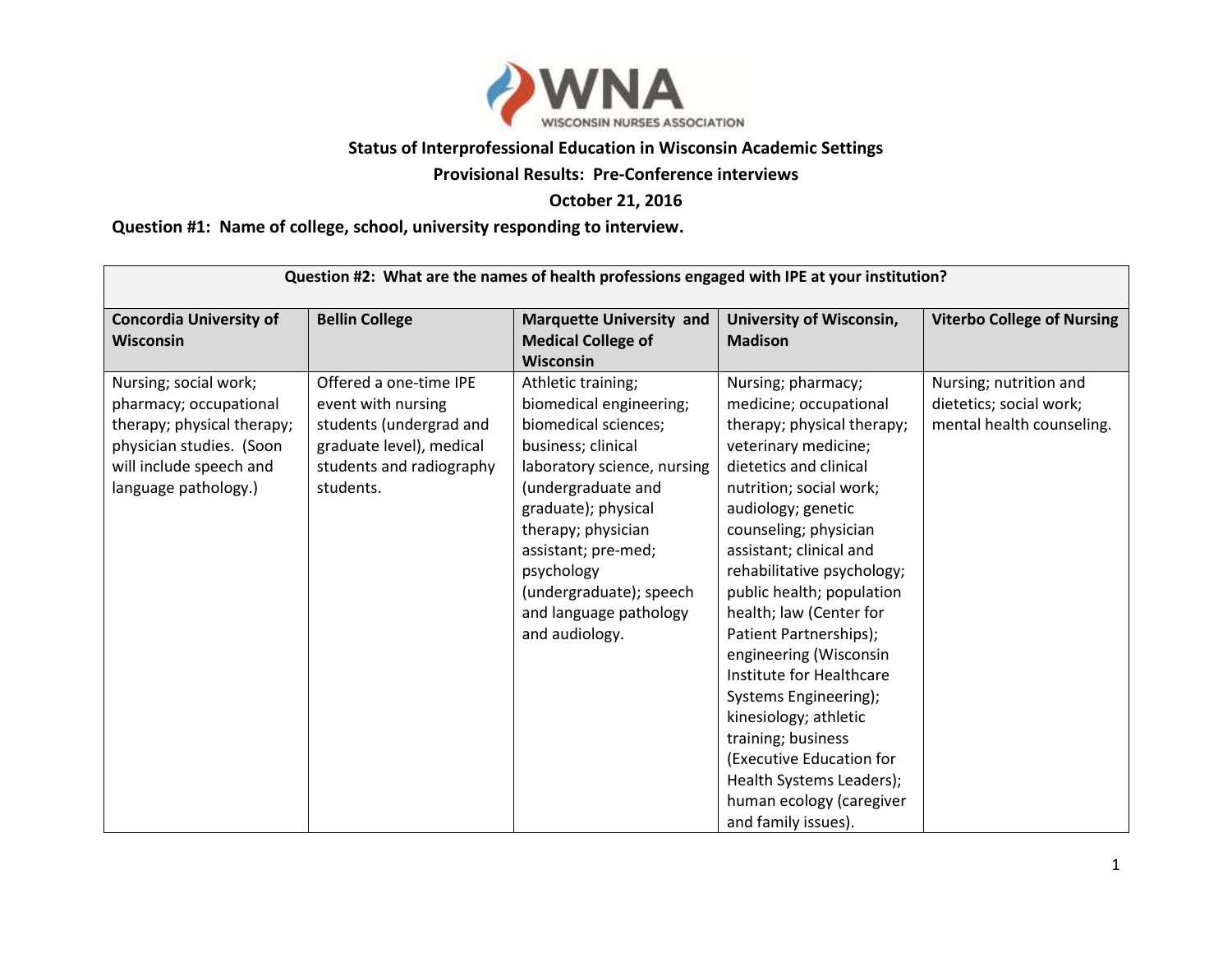| Question #3: Do you have infrastructure support for IPE?                                                                                                                                                                                                                                                                                                                                                                                                                                                                                                                                                                                                                                    |                                                                                                                                                                                                                                                                                                                                                                                                                                                                                                                                                                                                                                                                                           |                                                                                                                                                                                                                                                                                                                                                                                                                                                                                                                                                                                                                                                                                                                                                                                                                                                                                                                                                         |                                                                                                                                                                                                                                                                                         |                                                                                                                                                                                                                                                                                                   |
|---------------------------------------------------------------------------------------------------------------------------------------------------------------------------------------------------------------------------------------------------------------------------------------------------------------------------------------------------------------------------------------------------------------------------------------------------------------------------------------------------------------------------------------------------------------------------------------------------------------------------------------------------------------------------------------------|-------------------------------------------------------------------------------------------------------------------------------------------------------------------------------------------------------------------------------------------------------------------------------------------------------------------------------------------------------------------------------------------------------------------------------------------------------------------------------------------------------------------------------------------------------------------------------------------------------------------------------------------------------------------------------------------|---------------------------------------------------------------------------------------------------------------------------------------------------------------------------------------------------------------------------------------------------------------------------------------------------------------------------------------------------------------------------------------------------------------------------------------------------------------------------------------------------------------------------------------------------------------------------------------------------------------------------------------------------------------------------------------------------------------------------------------------------------------------------------------------------------------------------------------------------------------------------------------------------------------------------------------------------------|-----------------------------------------------------------------------------------------------------------------------------------------------------------------------------------------------------------------------------------------------------------------------------------------|---------------------------------------------------------------------------------------------------------------------------------------------------------------------------------------------------------------------------------------------------------------------------------------------------|
| <b>Concordia University of</b>                                                                                                                                                                                                                                                                                                                                                                                                                                                                                                                                                                                                                                                              | <b>Bellin College</b>                                                                                                                                                                                                                                                                                                                                                                                                                                                                                                                                                                                                                                                                     | <b>Marquette University and</b>                                                                                                                                                                                                                                                                                                                                                                                                                                                                                                                                                                                                                                                                                                                                                                                                                                                                                                                         | <b>University of Wisconsin,</b>                                                                                                                                                                                                                                                         | Viterbo College of                                                                                                                                                                                                                                                                                |
| Wisconsin                                                                                                                                                                                                                                                                                                                                                                                                                                                                                                                                                                                                                                                                                   |                                                                                                                                                                                                                                                                                                                                                                                                                                                                                                                                                                                                                                                                                           | <b>Medical College of Wisconsin</b>                                                                                                                                                                                                                                                                                                                                                                                                                                                                                                                                                                                                                                                                                                                                                                                                                                                                                                                     | <b>Madison</b>                                                                                                                                                                                                                                                                          | <b>Nursing</b>                                                                                                                                                                                                                                                                                    |
| Dedicated curriculum<br>$\bullet$<br>committee: The IPE<br>coordinator leads<br>this committee with<br>reps from each of<br>the schools that are<br>included. This has<br>been an ad hoc<br>committee, but the<br>school is working to<br>include it in the<br>Concordia<br>Governance<br>Structure.<br>Evaluation<br>$\bullet$<br>committee: In its<br>infancy. Students<br>evaluate events. The<br>committee has done<br>done a full<br>evaluation of the<br>program to date.<br>We also do a pre-<br>and post-survey of all<br>220+ students after<br>they complete the 2-<br>year work of events<br>(RIPPLs, IEPS,<br>TeamStepps<br>surveys).<br>Leadership support:<br>Yes. Provided a | Note: approached by the<br>Medical College of<br>Wisconsin. Traveled to<br>Washington D.C. to<br>workshops that were<br>very helpful. From there<br>they developed a plan<br>for four workshops for<br>nursing, radiology,<br>medical students, and<br>nursing graduate<br>students<br>Dedicated curriculum<br>$\bullet$<br>committee: In a way.<br>There was a<br>committee that<br>worked to put the<br>program together,<br>but it wasn't an<br>official committee.<br>Evaluation<br>$\bullet$<br>committee: same<br>group as above.<br>Leadership support:<br>$\bullet$<br>yes, verbally.<br>Funding (internal,<br>$\bullet$<br>external, buy-outs,<br>service-related, etc.):<br>No. | Dedicated curriculum<br>$\bullet$<br>committee: No, the<br>Taskforce on<br>Interprofessional Education<br>members have participated<br>in developing IPE initiatives.<br>Each professional group's<br>faculty have addressed<br>placement within their own<br>curriculum. As a<br>Coordinator is hired we will<br>be better able to examine<br>our current efforts for<br>consideration of inclusion in<br>curricula across professions.<br><b>Evaluation Committee: We</b><br>$\bullet$<br>do have faculty and staff<br>wiling to come together to<br>create opportunities and<br>evaluate the effectiveness.<br>We were able to secure a<br>grant to get the IPE program<br>started, now we are working<br>to sustain the program. We<br>also have met to discuss<br>future endeavors and<br>structure. We have<br>attempted to secure grant<br>funding for partnership<br>projects with MU, MCW<br>Aurora Healthcare, VA<br>Clement Zablocki and the | Dedicated curriculum<br>$\bullet$<br>committee: Coming<br>soon<br>Evaluation<br>$\bullet$<br>Committee: Coming<br>soon<br>Leadership support:<br>$\bullet$<br>Yes<br>Funding (internal,<br>$\bullet$<br>external, buy-outs,<br>service-related, etc.)<br>Internal funds for<br>start-up | Dedicated curriculum<br>$\bullet$<br>committee: No<br>Evaluation<br>$\bullet$<br>committee: No<br>Leadership support:<br>$\bullet$<br>Yes<br>Funding (internal,<br>$\bullet$<br>external, buy-outs,<br>service-related, etc.):<br>No<br>Note: there exists a<br>Coalition of IPE<br>Professionals |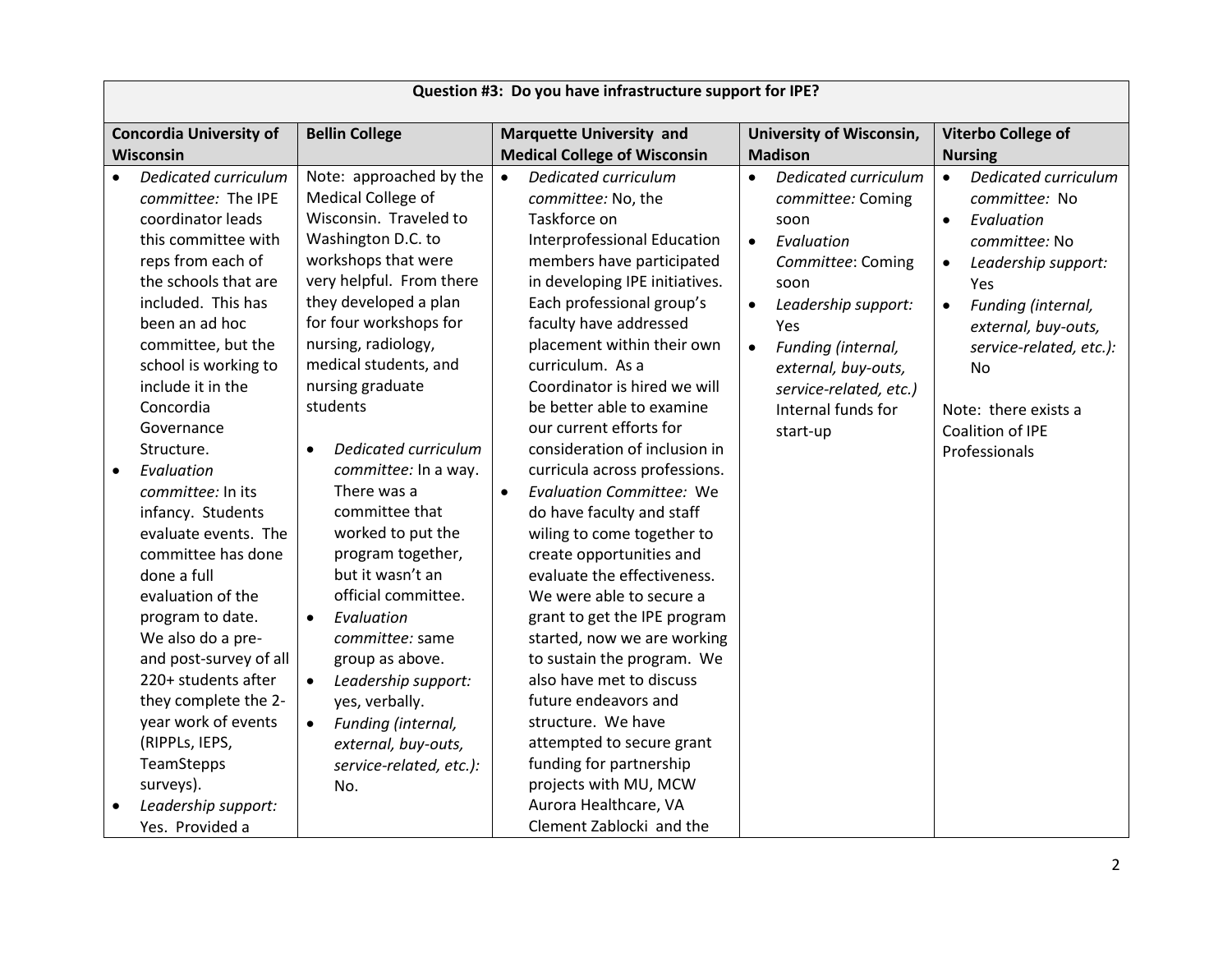| Question #3: Do you have infrastructure support for IPE? |                       |                                                                        |                                                   |                                      |
|----------------------------------------------------------|-----------------------|------------------------------------------------------------------------|---------------------------------------------------|--------------------------------------|
| <b>Concordia University of</b><br><b>Wisconsin</b>       | <b>Bellin College</b> | <b>Marquette University and</b><br><b>Medical College of Wisconsin</b> | <b>University of Wisconsin,</b><br><b>Madison</b> | Viterbo College of<br><b>Nursing</b> |
| budgeted position to                                     |                       | Village at Manor Park;                                                 |                                                   |                                      |
| lead this work (IPE                                      |                       | however, this was not                                                  |                                                   |                                      |
| coordinator 50                                           |                       | funded. Funding has been                                               |                                                   |                                      |
| percent of his time),                                    |                       | secured from an MU                                                     |                                                   |                                      |
| Funding (internal,<br>$\bullet$                          |                       | <b>Teaching Enhancement</b>                                            |                                                   |                                      |
| external, buy-outs,                                      |                       | Award and a Health                                                     |                                                   |                                      |
| service-related, etc.):                                  |                       | Resources and Services grant                                           |                                                   |                                      |
| Internal funding for                                     |                       | to the WI Geriatric                                                    |                                                   |                                      |
| the position.                                            |                       | <b>Education Center. We also</b>                                       |                                                   |                                      |
| Working on writing                                       |                       | have commitments from the                                              |                                                   |                                      |
| grants to support the                                    |                       | MU Provost and a majority                                              |                                                   |                                      |
| program. Example:                                        |                       | of deans to fund                                                       |                                                   |                                      |
| APARKS grant for                                         |                       | infrastructure for two years.                                          |                                                   |                                      |
| tobacco-free                                             |                       | <b>Evaluation has included</b>                                         |                                                   |                                      |
| campus. Have                                             |                       | student satisfaction as well                                           |                                                   |                                      |
| received PSWI                                            |                       | as the Jefferson Scale of                                              |                                                   |                                      |
| funding two years in                                     |                       | <b>Attitudes Toward</b>                                                |                                                   |                                      |
| a row for IPE                                            |                       | Interprofessional                                                      |                                                   |                                      |
| programming                                              |                       | Collaboration (JeffSATIC -                                             |                                                   |                                      |
| (Pharmacy and                                            |                       | Hojat et al., 2015). This is a                                         |                                                   |                                      |
| <b>Department of Public</b>                              |                       | 20 item survey includes two                                            |                                                   |                                      |
| Health); Macy                                            |                       | subscales: Working                                                     |                                                   |                                      |
| Foundation grant to                                      |                       | Relationships $\alpha$ = .89 and                                       |                                                   |                                      |
| be applied for 2017.                                     |                       | Accountability $\alpha$ = .89. We                                      |                                                   |                                      |
|                                                          |                       | also used a mixed method                                               |                                                   |                                      |
|                                                          |                       | adaptation of the Street                                               |                                                   |                                      |
|                                                          |                       | (2007) Entry Level                                                     |                                                   |                                      |
|                                                          |                       | Interprofessional                                                      |                                                   |                                      |
|                                                          |                       | Questionnaire. This included                                           |                                                   |                                      |
|                                                          |                       | nine items with a Likert scale                                         |                                                   |                                      |
|                                                          |                       | and 1 open-ended question.                                             |                                                   |                                      |
|                                                          |                       | Cronbach's alpha was .78.                                              |                                                   |                                      |
|                                                          |                       | Leadership support: We<br>٠                                            |                                                   |                                      |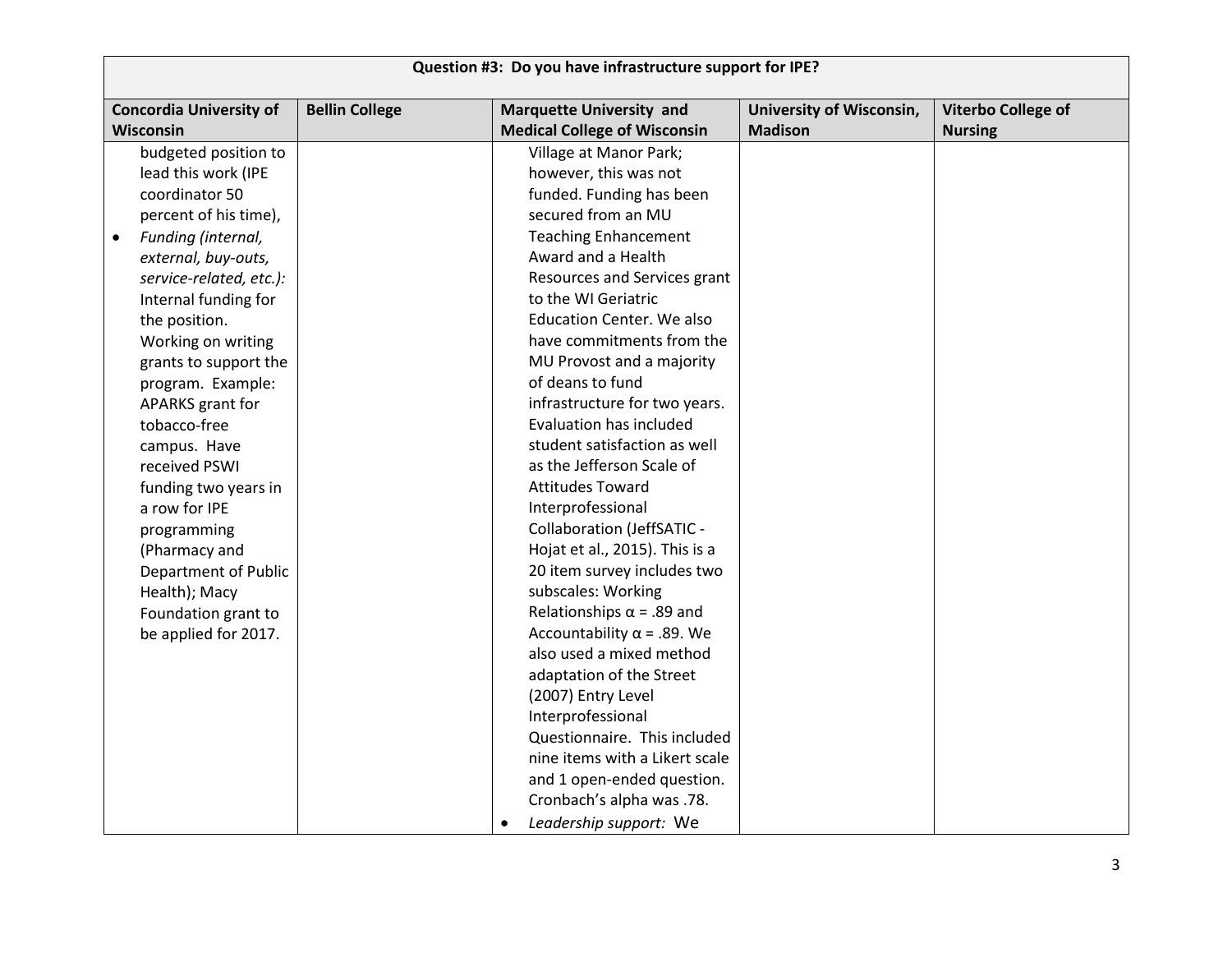| Question #3: Do you have infrastructure support for IPE? |                       |                                                                                                                                                                                                                                                                                                                                                                                                                                                                                                                                                                                                                                                                                   |                                            |                                      |
|----------------------------------------------------------|-----------------------|-----------------------------------------------------------------------------------------------------------------------------------------------------------------------------------------------------------------------------------------------------------------------------------------------------------------------------------------------------------------------------------------------------------------------------------------------------------------------------------------------------------------------------------------------------------------------------------------------------------------------------------------------------------------------------------|--------------------------------------------|--------------------------------------|
| <b>Concordia University of</b><br>Wisconsin              | <b>Bellin College</b> | <b>Marquette University and</b><br><b>Medical College of Wisconsin</b>                                                                                                                                                                                                                                                                                                                                                                                                                                                                                                                                                                                                            | University of Wisconsin,<br><b>Madison</b> | Viterbo College of<br><b>Nursing</b> |
|                                                          |                       | have expressed support<br>from the Provost,<br>President and Deans with<br>some financial backing.<br>Collaboration is also<br>happening with no<br>additional support, i.e.<br>DPT and MCW,<br>Psychology, Speech<br>course and clinic, now<br>potentially including<br>nursing.<br>Funding (internal, external,<br>$\bullet$<br>buy-outs, service-related,<br>etc.): We have internal<br>funding from the Provost<br>and a majority of the deans.<br>We were awarded an<br>internal Way-Klingler<br><b>Teaching Enhancement</b><br>Award and we have a<br>subaward from the U.S.<br>Dept. of Health and Human<br>Services grant to the WI<br><b>Geriatric Education Center.</b> |                                            |                                      |

**Question #4: Do you have a centralized or coordinating body for IPE activities?**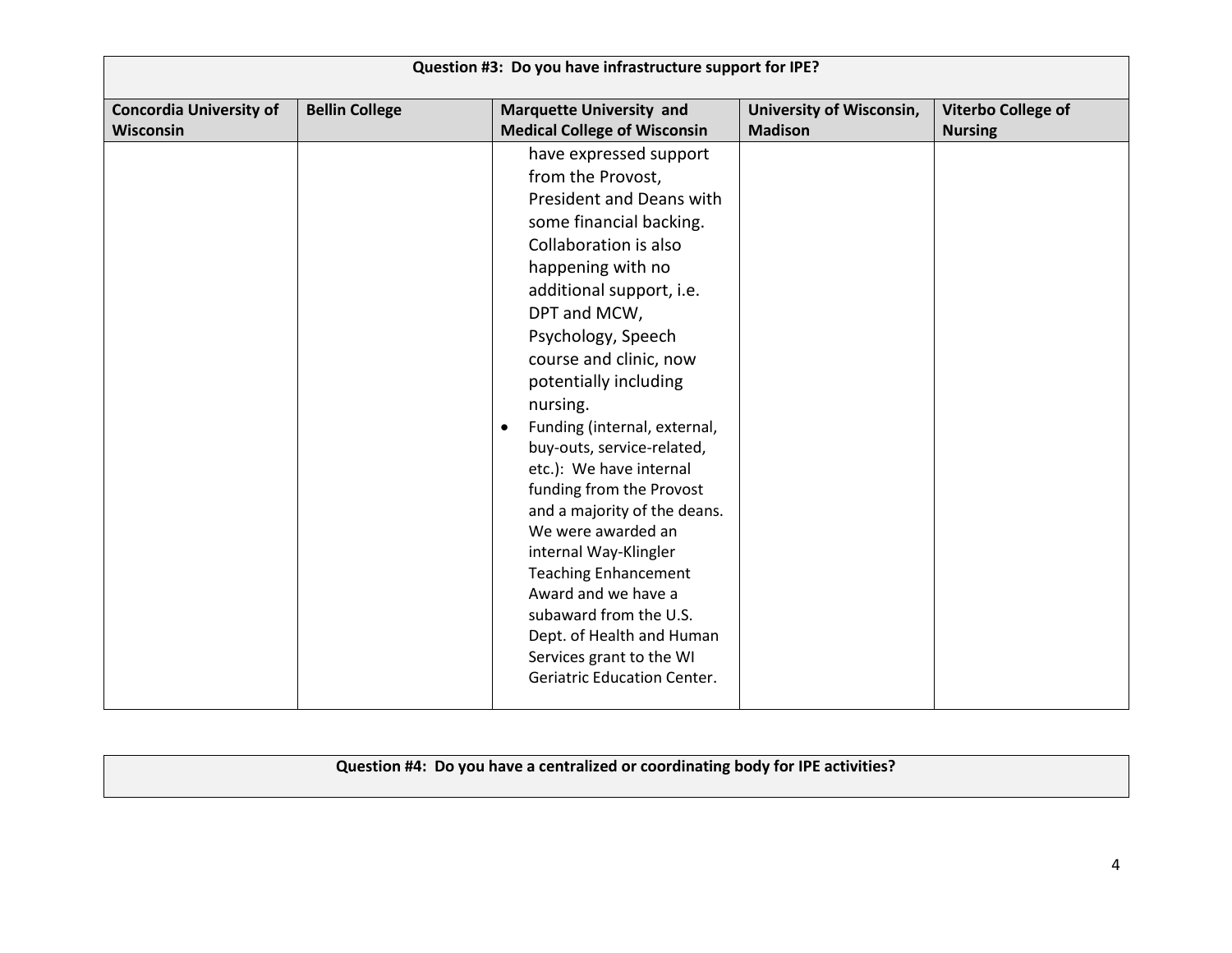| <b>Concordia University of</b> | <b>Bellin College</b>     | <b>Marquette University and</b>     | <b>University of Wisconsin,</b> | Viterbo College of    |
|--------------------------------|---------------------------|-------------------------------------|---------------------------------|-----------------------|
| <b>Wisconsin</b>               |                           | <b>Medical College of Wisconsin</b> | <b>Madison</b>                  | <b>Nursing</b>        |
| Yes, currently does this       | Informal committee for    | We have some very dedicated         | We are getting ready to         | No, our AHEC brought  |
| 50 percent of his time.        | nursing and the medical   | leaders within their respective     | launch a campus-wide            | the team together $-$ |
|                                | college. They did involve | professional programs on            | Center for                      | Scenic Rivers.        |
|                                | students from the         | campus, as the Interprofessional    | Interprofessional               |                       |
|                                | programs to help with     | <b>Education Taskforce.</b>         | Practice and Education          |                       |
|                                | the development of the    |                                     | (CIPE).                         |                       |
|                                | workshops.                |                                     |                                 |                       |

| Question 5: How is IPE offered at your site?                                                                                                                                                                                                                                                                                                                                                                                                         |                                                                             |                                                                                                      |                                                                                                                                                                                                                                                                                                                                                                                                                                                            |                                                                                                                                                                                                                                            |  |
|------------------------------------------------------------------------------------------------------------------------------------------------------------------------------------------------------------------------------------------------------------------------------------------------------------------------------------------------------------------------------------------------------------------------------------------------------|-----------------------------------------------------------------------------|------------------------------------------------------------------------------------------------------|------------------------------------------------------------------------------------------------------------------------------------------------------------------------------------------------------------------------------------------------------------------------------------------------------------------------------------------------------------------------------------------------------------------------------------------------------------|--------------------------------------------------------------------------------------------------------------------------------------------------------------------------------------------------------------------------------------------|--|
|                                                                                                                                                                                                                                                                                                                                                                                                                                                      |                                                                             |                                                                                                      |                                                                                                                                                                                                                                                                                                                                                                                                                                                            |                                                                                                                                                                                                                                            |  |
| <b>Concordia University of</b>                                                                                                                                                                                                                                                                                                                                                                                                                       | <b>Bellin College</b>                                                       | <b>Marquette University and</b>                                                                      | University of Wisconsin,                                                                                                                                                                                                                                                                                                                                                                                                                                   | Viterbo College of                                                                                                                                                                                                                         |  |
|                                                                                                                                                                                                                                                                                                                                                                                                                                                      |                                                                             |                                                                                                      |                                                                                                                                                                                                                                                                                                                                                                                                                                                            |                                                                                                                                                                                                                                            |  |
| <b>Wisconsin</b><br>Integrated within<br>existing<br>curriculum/courses:<br><b>IPE</b> certification for<br>undergrads. Some as<br>part of curriculum.<br><b>Includes</b><br>competencies that go<br>toward certification.<br>Also use as part of<br>clinical off unit<br>experience.<br>Stand-alone IPE<br>curriculum: some of<br>this as well. 2 courses<br>in development, IPE<br>100 and IPE 490 (a<br>capstone course);<br>Also goes toward the | Offered as an event<br>$\bullet$<br>(e.g., all day activity<br>$-$ IPE Day) | <b>Medical College of Wisconsin</b><br>Integrated within existing<br>$\bullet$<br>curriculum/courses | <b>Madison</b><br>Integrated within<br>$\bullet$<br>existing<br>curriculum/courses -<br>Quite a few options<br>now with more to<br>come; e.g.,<br>simulation scenarios<br>engaging multiple<br>disciplines<br>Stand-alone IPE<br>$\bullet$<br>$curriculum - Coming$<br>eventually<br>Offered as an event<br>$\bullet$<br>(e.g., all day activity $-$<br>IPE Day) $-$<br>Interprofessional<br><b>Health Council</b><br>(IPHC), the IP<br>registered student | <b>Nursing</b><br>Integrated within<br>$\bullet$<br>existing<br>curriculum/courses<br>Offered as an event<br>$\bullet$<br>$-$ evening<br>Part of clinical<br>$\bullet$<br>training<br>(collaborative<br>practice) with some<br>disciplines |  |
| certification<br>Offered as an event                                                                                                                                                                                                                                                                                                                                                                                                                 |                                                                             |                                                                                                      | organization, has<br>organized five Annual                                                                                                                                                                                                                                                                                                                                                                                                                 |                                                                                                                                                                                                                                            |  |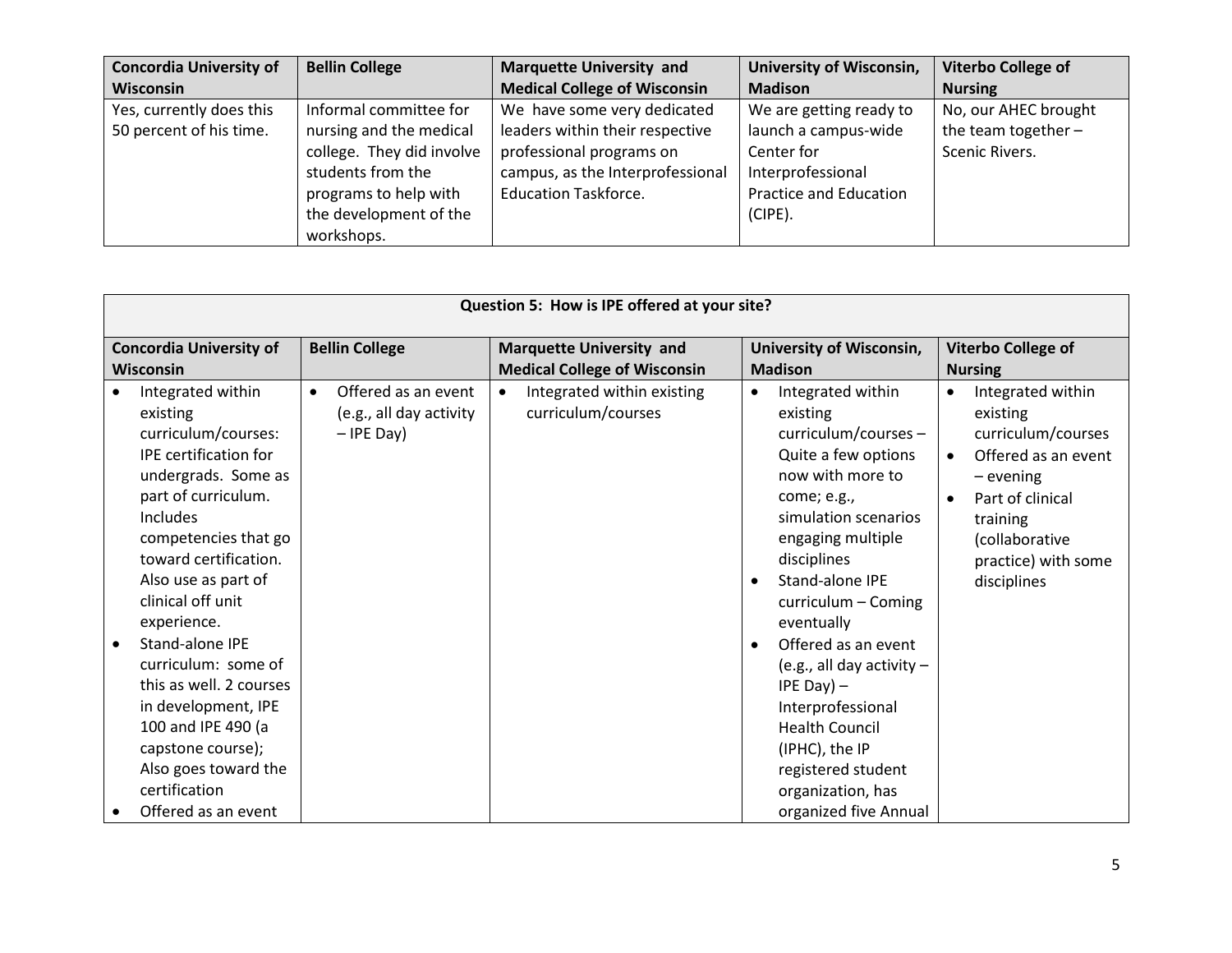| Question 5: How is IPE offered at your site?                                                                                                                                                                                                                                                                                                                                                                                                                                                                                                                                                                                                                    |                       |                                     |                                                                                                                                                                                                                                                                                                                                                |                           |
|-----------------------------------------------------------------------------------------------------------------------------------------------------------------------------------------------------------------------------------------------------------------------------------------------------------------------------------------------------------------------------------------------------------------------------------------------------------------------------------------------------------------------------------------------------------------------------------------------------------------------------------------------------------------|-----------------------|-------------------------------------|------------------------------------------------------------------------------------------------------------------------------------------------------------------------------------------------------------------------------------------------------------------------------------------------------------------------------------------------|---------------------------|
| <b>Concordia University of</b>                                                                                                                                                                                                                                                                                                                                                                                                                                                                                                                                                                                                                                  | <b>Bellin College</b> | <b>Marquette University and</b>     | <b>University of Wisconsin,</b>                                                                                                                                                                                                                                                                                                                | <b>Viterbo College of</b> |
| Wisconsin                                                                                                                                                                                                                                                                                                                                                                                                                                                                                                                                                                                                                                                       |                       | <b>Medical College of Wisconsin</b> | <b>Madison</b>                                                                                                                                                                                                                                                                                                                                 | <b>Nursing</b>            |
| (e.g., all day activity $-$<br>IPE Day): twice a<br>year required<br>attendance in IPE<br>events. These events<br>have case studies<br>that are reviewed<br>and small groups<br>work together to<br>discuss. These are 2<br>hour events.<br>Included in service<br>$\bullet$<br>learning activities:<br>Examples:<br>Initiative with<br>$\bullet$<br>Justice Point<br>(alternative to<br>prison). The<br>team develops an<br>interdisciplinary<br>plan to help the<br>participants. Can<br>get clinical<br>and/or service<br>hours based on<br>accrediting<br>organization<br>requirements for<br>students<br><b>Veterans Stand</b><br>Down<br>participation we |                       |                                     | Leadership Summits<br>to date<br>Included in service<br>$\bullet$<br>learning activities -<br>Yes, mainly our<br>MEDiC clinics, fall<br>prevention clinics,<br>etc.<br>Part of clinical<br>$\bullet$<br>training<br>(collaborative<br>practice) – Some,<br>more intentional<br>coming soon<br>Other - IP Student<br>$\bullet$<br>organizations |                           |
| med ed, intake                                                                                                                                                                                                                                                                                                                                                                                                                                                                                                                                                                                                                                                  |                       |                                     |                                                                                                                                                                                                                                                                                                                                                |                           |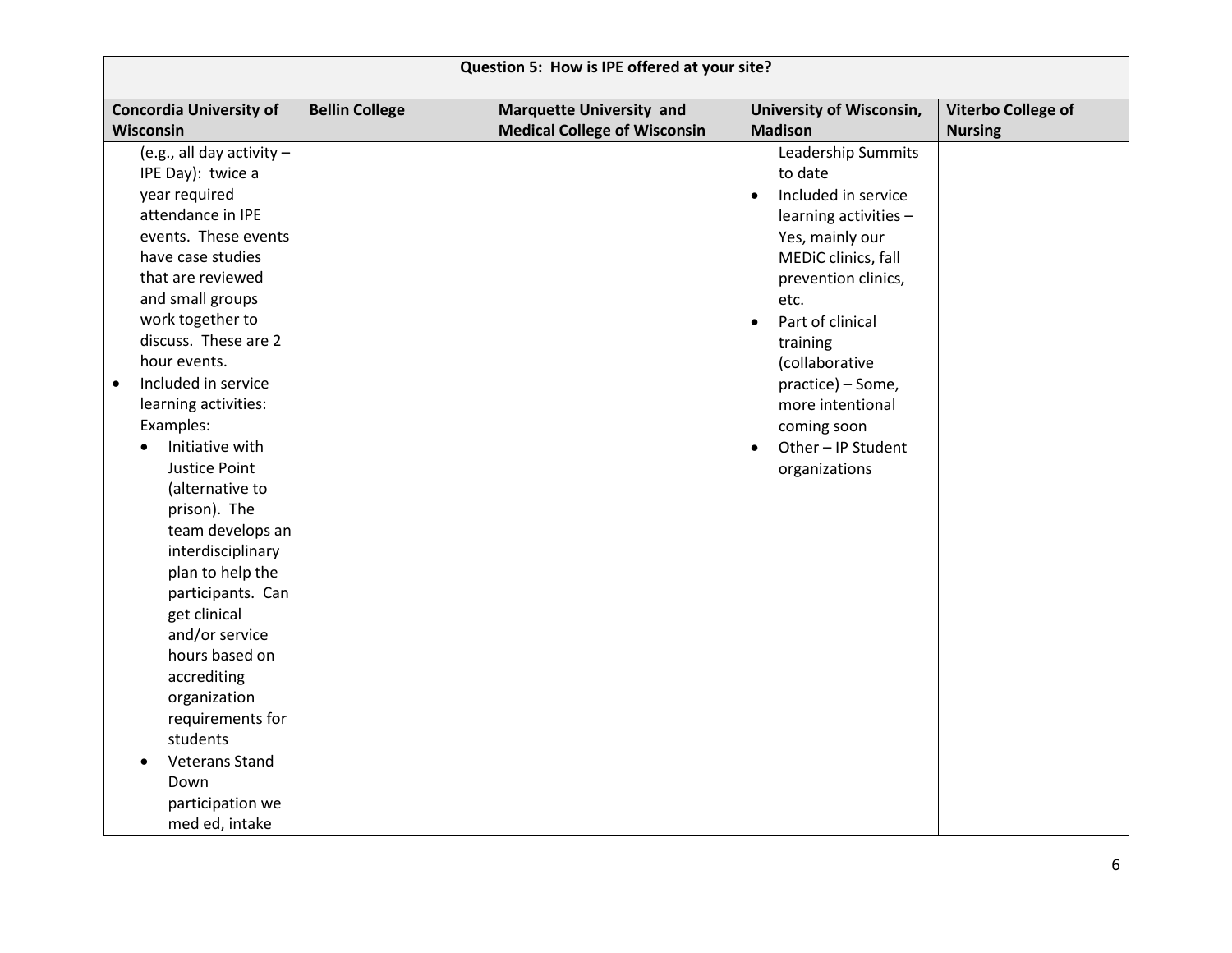| Question 5: How is IPE offered at your site?                                                                                                                                                                                                                                                                                                                                                                                                                                      |                       |                                     |                          |                           |
|-----------------------------------------------------------------------------------------------------------------------------------------------------------------------------------------------------------------------------------------------------------------------------------------------------------------------------------------------------------------------------------------------------------------------------------------------------------------------------------|-----------------------|-------------------------------------|--------------------------|---------------------------|
| <b>Concordia University of</b>                                                                                                                                                                                                                                                                                                                                                                                                                                                    | <b>Bellin College</b> | <b>Marquette University and</b>     | University of Wisconsin, | <b>Viterbo College of</b> |
| Wisconsin                                                                                                                                                                                                                                                                                                                                                                                                                                                                         |                       | <b>Medical College of Wisconsin</b> | <b>Madison</b>           | <b>Nursing</b>            |
| work with at risk<br>populations;<br>Mind-Body-spirit<br>annual IPE<br>healthfair<br>Drug related<br>group: offender<br>prevention with<br>help of IPE group.<br>Other: now have IPE<br>$\bullet$<br>Student reps who<br>network and recruit<br>other students<br>Part of clinical<br>$\bullet$<br>training<br>(collaborative<br>practice): IPE<br>Internships/clinical<br>rotations at Human<br>Service public health<br>clinics, created IPE<br>Gobal Ed experience<br>(Belize) |                       |                                     |                          |                           |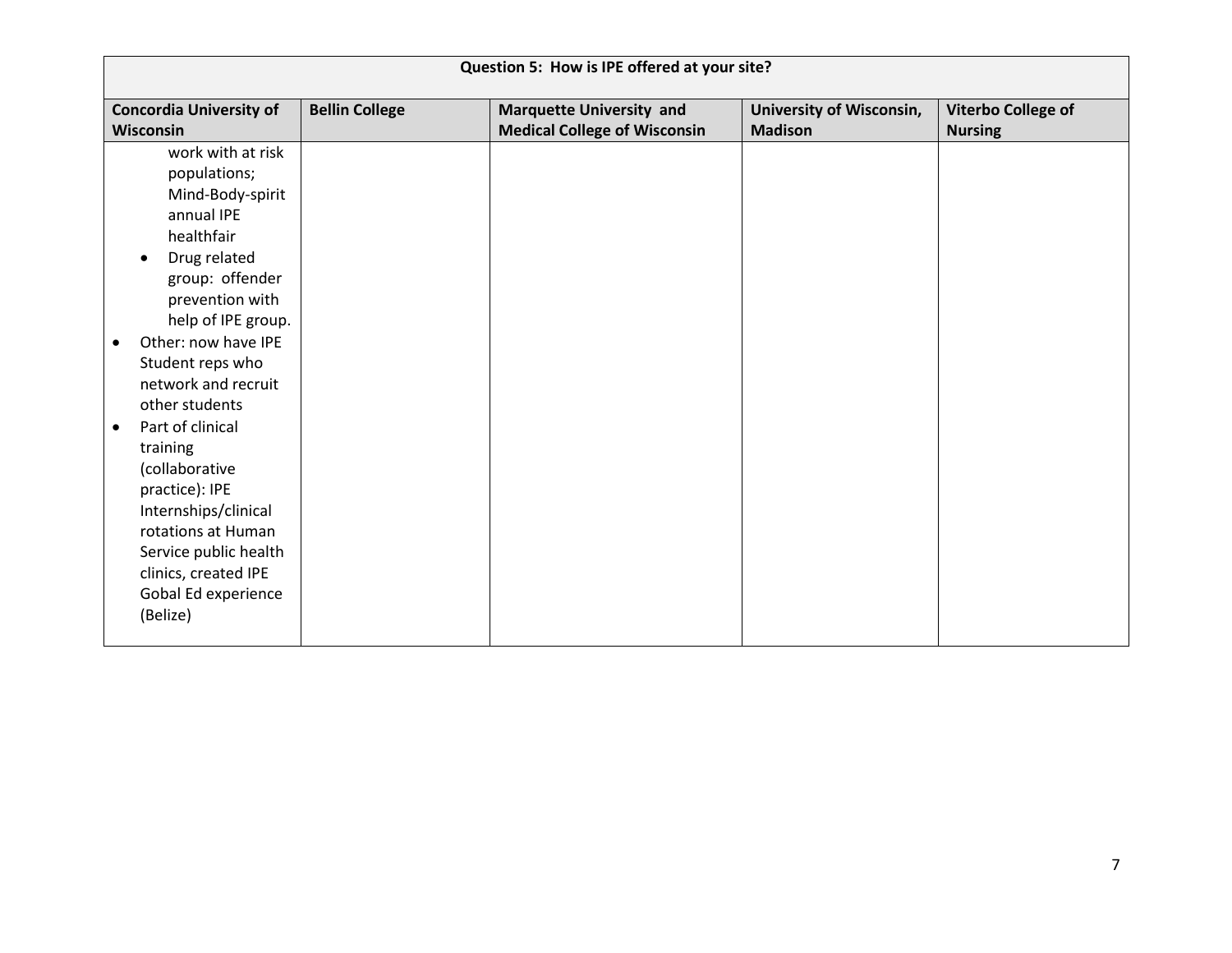| Question #6: What is the level of IPE Experience? (select 1)                                                             |                                                                                                                          |                                                                                                                                                                                                                                                                                                                                                                                                                                                                                                                                                                  |                                                                                                                          |                                                                                                                          |
|--------------------------------------------------------------------------------------------------------------------------|--------------------------------------------------------------------------------------------------------------------------|------------------------------------------------------------------------------------------------------------------------------------------------------------------------------------------------------------------------------------------------------------------------------------------------------------------------------------------------------------------------------------------------------------------------------------------------------------------------------------------------------------------------------------------------------------------|--------------------------------------------------------------------------------------------------------------------------|--------------------------------------------------------------------------------------------------------------------------|
| <b>Concordia University of</b><br><b>Wisconsin</b>                                                                       | <b>Bellin College</b>                                                                                                    | <b>Marquette University and</b><br><b>Medical College of Wisconsin</b>                                                                                                                                                                                                                                                                                                                                                                                                                                                                                           | <b>University of Wisconsin,</b><br><b>Madison</b>                                                                        | <b>Viterbo College of</b><br><b>Nursing</b>                                                                              |
| We have had some<br>success with IPE and<br>would like to learn more<br>as well as share our<br>experiences with others. | We have had some<br>success with IPE and<br>would like to learn more<br>as well as share our<br>experiences with others. | We have had some success with<br>IPE and would like to learn more<br>as well as share our experiences<br>with others.<br>We have a group of<br>interdisciplinary faculty and staff<br>and are invested in IPE and<br>working to create IPE<br>opportunities at MU and within<br>our community (Medical College<br>of Wisconsin). Our greatest<br>challenge at this point is<br>designated time, space and<br>resources, such as having<br>individuals dedicated to<br>organizing, communicating, and<br>reaching out within and outside<br>MU for opportunities. | We have had some<br>success with IPE and<br>would like to learn more<br>as well as share our<br>experiences with others. | We have had some<br>success with IPE and<br>would like to learn more<br>as well as share our<br>experiences with others. |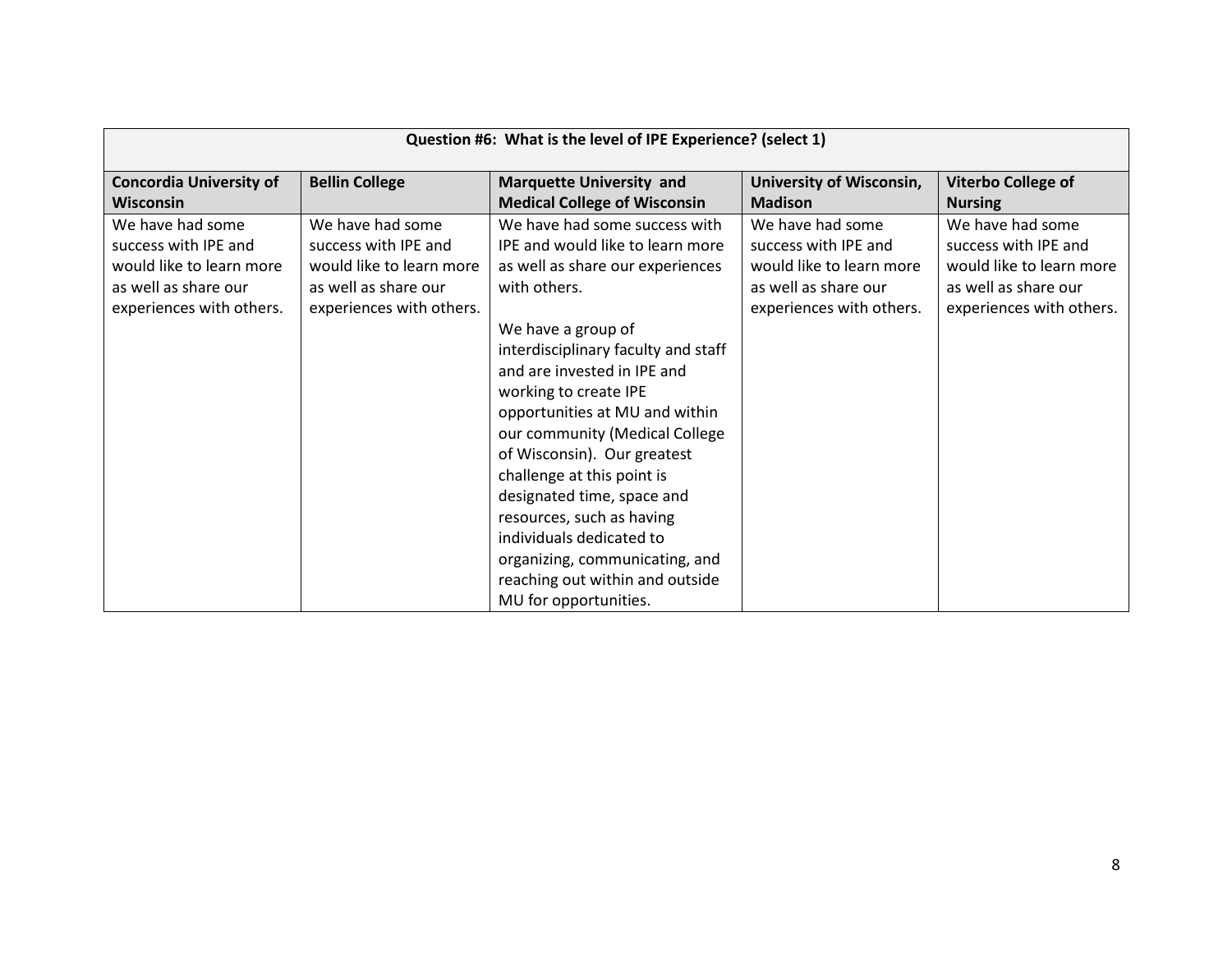| Question #7: Describe you IPE program and what you are most proud of to date. |                       |                                 |                                |                             |
|-------------------------------------------------------------------------------|-----------------------|---------------------------------|--------------------------------|-----------------------------|
| Concordia University of                                                       | <b>Bellin College</b> | <b>Marquette University and</b> | University of Wisconsin,       | Viterbo College of Nursing  |
| Wisconsin                                                                     |                       | <b>Medical College of</b>       | <b>Madison</b>                 |                             |
|                                                                               |                       | Wisconsin                       |                                |                             |
| Convinced administration                                                      | We did it!!           | Same as above. I am most        | Prior to CIPE's inception,     | Offered four scenarios      |
| to make this a program for                                                    |                       | proud of what we have           | interested faculty             | (eight simulations-two of   |
| the campus with a                                                             |                       | accomplished without            | primarily came together        | the same scenarios          |
| dedicated person to run it.                                                   |                       | having an IPE structure in      | around interprofessional       | offered simultaneously to   |
| Hired the right person                                                        |                       | place.                          | simulation scenarios; IP       | 60 students. Each student   |
| with a passion for this                                                       |                       |                                 | service learning activities    | had two different           |
| work. Made progress to                                                        |                       |                                 | (e.g., fall prevention clinics | simulations. All aspects of |
| improve and advance the                                                       |                       |                                 | at local senior centers)       | health included in          |
| program (Also, have very                                                      |                       |                                 | and/or supported student       | scenario- from dietetics to |
| solid administration                                                          |                       |                                 | orgs (such as Medic). I'm      | physical therapy.           |
| support (e.g, Deans, VPs,                                                     |                       |                                 | hopeful that the center        |                             |
| etc.) also have a dedicated                                                   |                       |                                 | helps expand connections       |                             |
| group of IPE Faculty                                                          |                       |                                 | like these. In addition, a     |                             |
| Champions                                                                     |                       |                                 | small number of IP courses     |                             |
|                                                                               |                       |                                 | appear here and there          |                             |
|                                                                               |                       |                                 | around campus. We're           |                             |
|                                                                               |                       |                                 | now building more              |                             |
|                                                                               |                       |                                 | intentional curricular         |                             |
|                                                                               |                       |                                 | (didactic and experiential),   |                             |
|                                                                               |                       |                                 | co-curricular, and             |                             |
|                                                                               |                       |                                 | extracurricular IP elements    |                             |
|                                                                               |                       |                                 | and dream of every             |                             |
|                                                                               |                       |                                 | health-related student         |                             |
|                                                                               |                       |                                 | having at least one IP         |                             |
|                                                                               |                       |                                 | experience every year of       |                             |
|                                                                               |                       |                                 | their program. I'm most        |                             |
|                                                                               |                       |                                 | proud of our commitment        |                             |
|                                                                               |                       |                                 | to studying outcomes           |                             |
|                                                                               |                       |                                 | beyond learner                 |                             |
|                                                                               |                       |                                 | satisfaction with IPE (e.g.,   |                             |
|                                                                               |                       |                                 | follow-up survey of            |                             |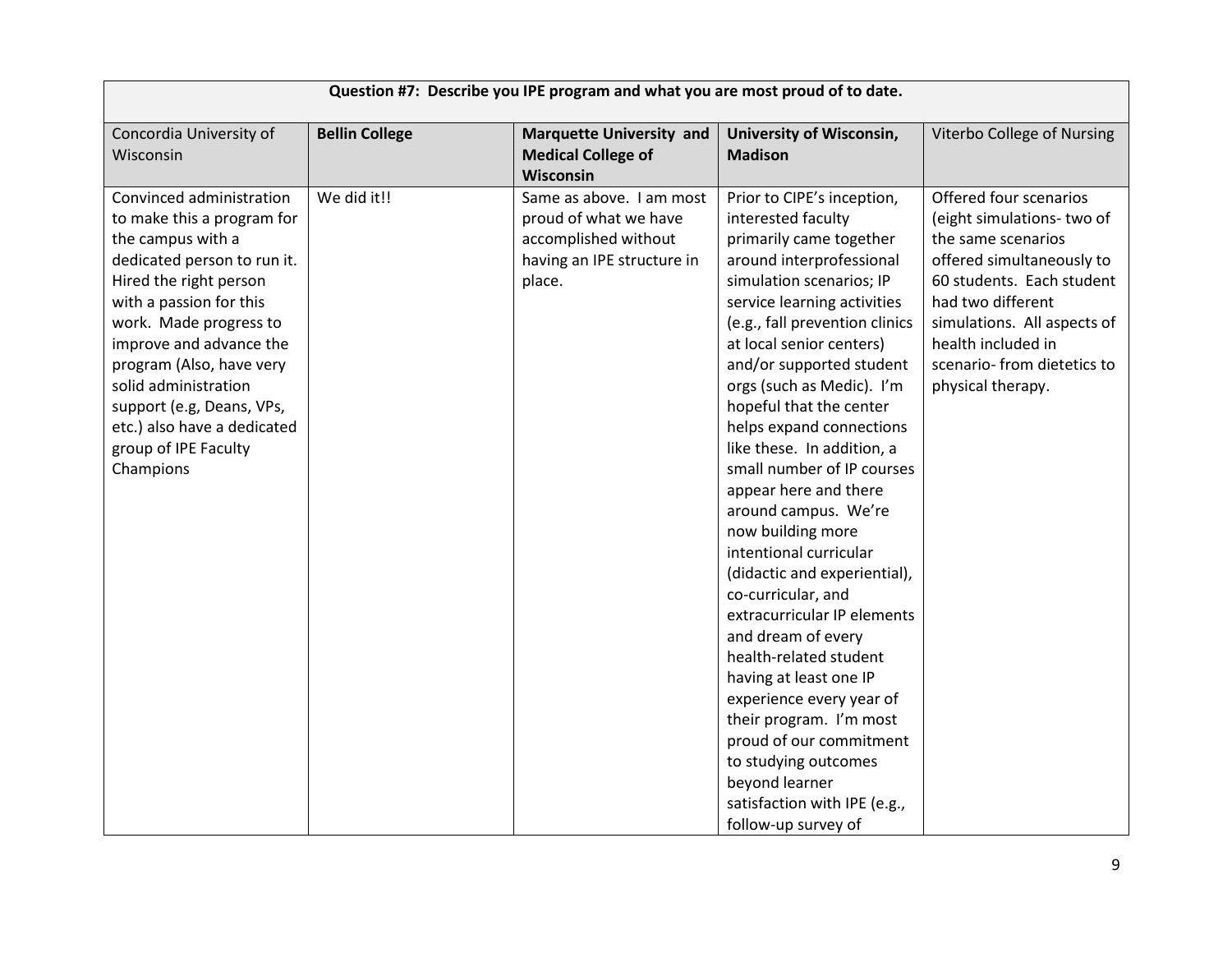| Question #7: Describe you IPE program and what you are most proud of to date. |                       |                                 |                             |                            |
|-------------------------------------------------------------------------------|-----------------------|---------------------------------|-----------------------------|----------------------------|
| Concordia University of                                                       | <b>Bellin College</b> | <b>Marquette University and</b> | University of Wisconsin,    | Viterbo College of Nursing |
| Wisconsin                                                                     |                       | <b>Medical College of</b>       | <b>Madison</b>              |                            |
|                                                                               |                       | <b>Wisconsin</b>                |                             |                            |
|                                                                               |                       |                                 | participants at the falls   |                            |
|                                                                               |                       |                                 | prevention clinic;          |                            |
|                                                                               |                       |                                 | improvement in CPR and      |                            |
|                                                                               |                       |                                 | teamwork behaviors          |                            |
|                                                                               |                       |                                 | related to                  |                            |
|                                                                               |                       |                                 | interprofessional mock      |                            |
|                                                                               |                       |                                 | code training). CIPE is     |                            |
|                                                                               |                       |                                 | intended to be the          |                            |
|                                                                               |                       |                                 | facilitator, convener, and  |                            |
|                                                                               |                       |                                 | leading voice in education, |                            |
|                                                                               |                       |                                 | research, and service to    |                            |
|                                                                               |                       |                                 | prepare collaboration-      |                            |
|                                                                               |                       |                                 | ready health care           |                            |
|                                                                               |                       |                                 | practitioners to improve    |                            |
|                                                                               |                       |                                 | patient and family          |                            |
|                                                                               |                       |                                 | experiences and             |                            |
|                                                                               |                       |                                 | outcomes.                   |                            |
|                                                                               |                       |                                 |                             |                            |
|                                                                               |                       |                                 |                             |                            |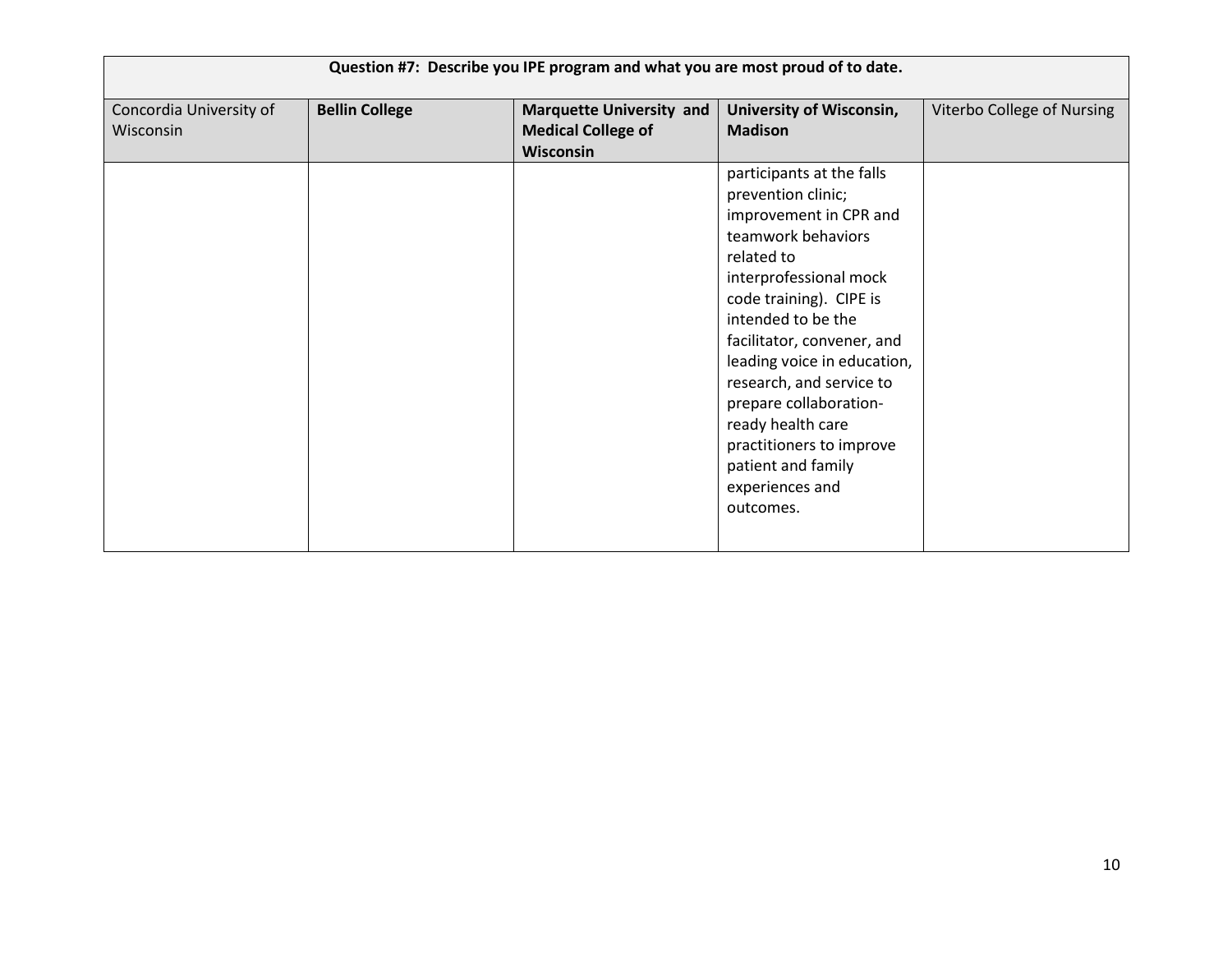| Question #8: What is your current greatest challenge with IPE?                                                                                                                                                                                                                                                                                                          |                                                                                                                                                                                                                                                                                                                                                                                                                                          |                                                                                                                             |                                            |                                                                                                                              |
|-------------------------------------------------------------------------------------------------------------------------------------------------------------------------------------------------------------------------------------------------------------------------------------------------------------------------------------------------------------------------|------------------------------------------------------------------------------------------------------------------------------------------------------------------------------------------------------------------------------------------------------------------------------------------------------------------------------------------------------------------------------------------------------------------------------------------|-----------------------------------------------------------------------------------------------------------------------------|--------------------------------------------|------------------------------------------------------------------------------------------------------------------------------|
| <b>Concordia University of</b><br><b>Wisconsin</b>                                                                                                                                                                                                                                                                                                                      | <b>Bellin College</b>                                                                                                                                                                                                                                                                                                                                                                                                                    | <b>Marquette University and</b><br><b>Medical College of</b><br><b>Wisconsin</b>                                            | University of Wisconsin,<br><b>Madison</b> | <b>Viterbo College of Nursing</b>                                                                                            |
| Accrediting organizations<br>mandate clinical<br>experience be overseen by<br>individual disciplines;<br>scheduling conflicts (made<br>out 2 years in advance).<br>Need buy in from<br>everyone; In general<br>logistics - event day-to-<br>day logistics of getting<br>students from different<br>programs to meet and<br>engage in small to large<br>group activities | Scheduling, student buy in,<br>how to incorporate into<br>curriculum vs having it be<br>a separate session that<br>isn't part of the grade.<br>Also noted that coaching<br>the students regarding the<br>program ahead of time<br>might have helped them<br>to get more out of the<br>program.<br>Lessons to date: provide<br>information regarding<br>teamwork and<br>collaboration, make it part<br>of the course, make it<br>shorter. | Buy in and thus dedicated<br>time and space to hold IPE<br>events; and then invested<br>faculty and staff to<br>facilitate. | Scheduling, funding, turf                  | Logistics-having enough<br>space/rooms/simulations<br>for the students<br>Making the scenarios<br>applicable to all students |